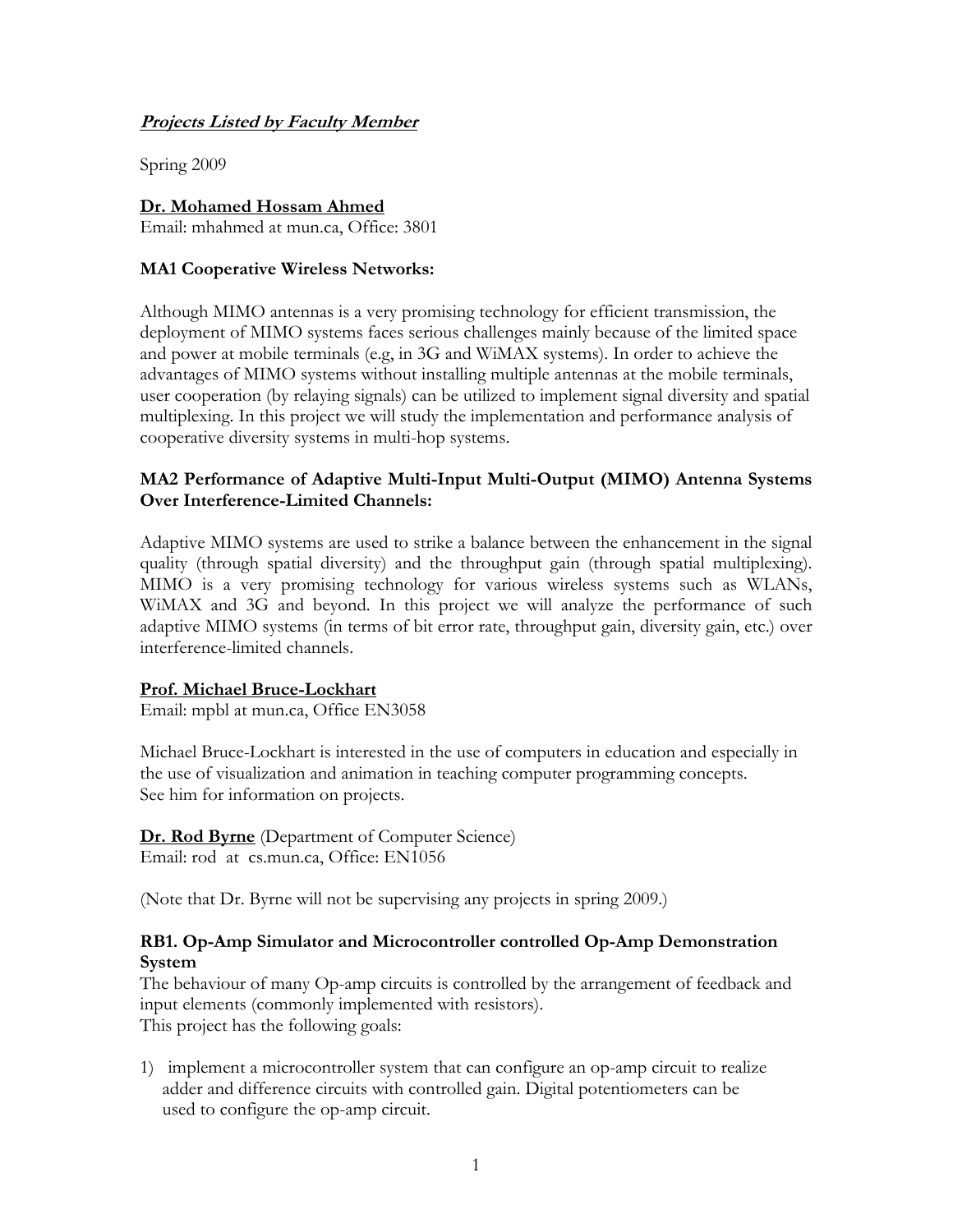- 2) a graphics user interface program, running on a PC, that allows a user to configure the op-amp demonstration system,
- 3) the microcontroller must be able to generate common waveforms (e.g., sine, square, triangle, ramp) for input to the op-amp circuit and capture the op-amp's output. The inputs and outputs should be controlled and displayed on the graphics user interface program running on the PC.

The system will allow studies to study and experiment with the behavior of common op-amp circuits. If time permits, the system should be able to realize integrator and differentiators circuits.

# **RB2. Web Based Logic Simulation System**

Schematic circuits can down be draw by web browsers that support SVG and the canvas tag. Communication to specialized server application can be creating using the AJAX approach. The goal of this project is to create a web based system that can:

1) edit and created simple combinational logic circuits containing,

AND, OR, NAND, NOR, XOR, XNOR and NOT gates.

2) simulate that output of the circuit for a given import.

 The main research goal of this project is to see how easily the web based client/server architecture can be used to implement the above system. The project should also evaluate where (i.e., in the client or in the server) the functionality of the system should be realized.

# **RB3. A software development project: Teaching time complexity analysis though profiling of Java**

Exact time complexity analysis of a program can be derived by profiling a program execution. The JVMTI interface enables the profiling and execution control of a JVM (Java Virtual Machine). The project should create a software tool using the JVMTI interface to help a student perform time complexity analysis on programs. The tool should determine and display the number of times each statement in a program was executed for a given input. The time complexity behavior of a program can determined by changes the size of the input. Similar projects are: http://yajp.sourceforge.net and

http://www.ej-technologies.com/products/jprofiler/overview.html.

# **Dr. Octavia A. Dobre**

Email: odobre at mun.ca, Office: EN3015

# **OD1: Exploitation of the PAPR for the Identification of the OFDM versus Single Carrier Linear Digital Modulations**

Signal identification is a problem of great interest for both commercial and military communications. For example, joint signal detection and identification finds applications in emerging cognitive radio systems, whereas signal recognition is a main task of an intelligent receiver in military applications. The peak to average power ratio (PAPR) represents a drawback of the orthogonal frequency division multiplexing (OFDM) [1]. The aim of this project is to exploit PAPR as a salient feature to identify OFDM signals, and develop a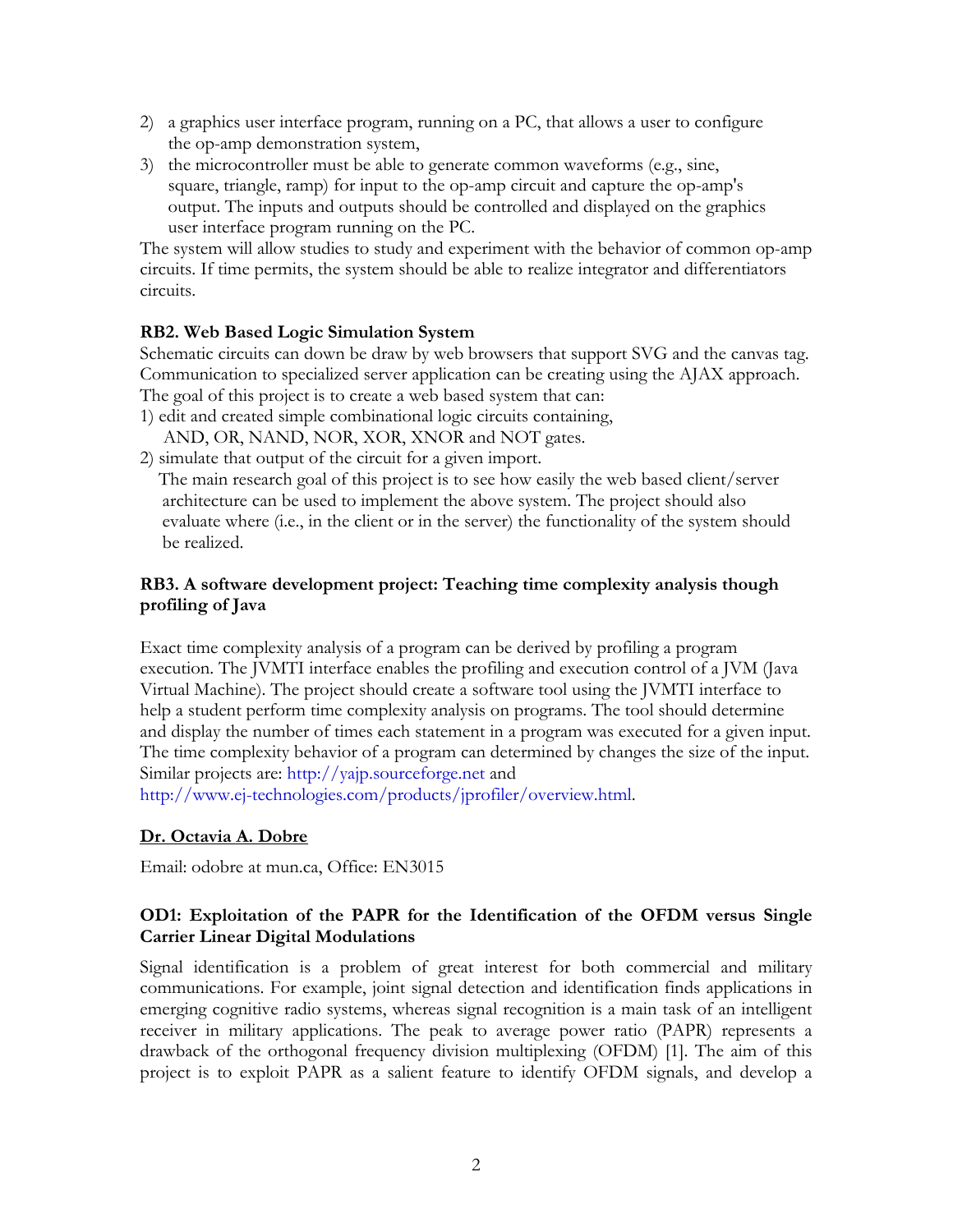classifier based on this feature. Simulations will be performed in MATLAB to investigate the performance of the proposed classifier.

#### *Reference*:

[1] Ochiai and H. Imai, "On the distribution of the peak-to-average power ratio in OFDM signals," *IEEE Trans. Commun.*, vol. 49, pp. 282-289, Feb 2001.

#### **OD2: Joint Signal Detection and Identification in Cognitive Radio Systems**

The cognitive radio (CR) concept was first introduced by Joseph Mitola III in his doctoral dissertation, and defined as an intelligent wireless communication system, capable of sensing and adapting to its radio frequency environment [\[1\]](#page-2-0). CR appears to be a promising solution to the increased demand for spectrum access, efficiency and reliability in commercial wireless systems [\[1\]](#page-2-0)-[\[2\]](#page-2-1). The CR central idea is to opportunistically search for and exploit the unoccupied spectrum [\[1\]](#page-2-0)[-\[2\]](#page-2-1). Since a significant portion of the spectrum allocated to licensed services is sparsely occupied at any given time, such a strategy can yield major benefits [\[3\]](#page-2-2). Intelligent radios are also required for real-time signal interception and processing in military applications, such as spectrum surveillance and electronic warfare [\[4\].](#page-2-3) A major issue in such radios is the detection and classification of very low signal-to-noise ratio signals with relaxed *a priori* information on signal parameters. For more than two decades, signal cyclostationary has been explored for signal interception, modulation classification, parameter estimation, source separation, etc. [\[5\]](#page-2-4). Second-order cyclostationarity has been also investigated in the context of signal detection and classification for CR [\[6\]](#page-2-5)-[\[7\].](#page-2-6) Recently, I have developed a joint signal detection and classification algorithm, by exploiting first-order cyclostationarity. The aim of the project is to extend this algorithm to different propagation environments. The performance of the algorithm will be verified through simulations, as well as by using collected data.

#### *References*:

- <span id="page-2-0"></span>[1] J. Mitola III, "Cognitive radio for flexible mobile multimedia communications," in *Proc. IEEE International Workshop on Mobile and Multimedia Communications*, 1999, pp. 3-10.
- <span id="page-2-1"></span>[2] S. Haykin, "Cognitive radio: brain-empowered wireless communications," *IEEE J. Select. Areas Commun*., vol. 23, pp. 201-220, 2005.
- <span id="page-2-2"></span>[3] Federal Communication Commission, "Spectrum policy task force," *ET Docket* No. 02-155, Nov. 2002.
- <span id="page-2-3"></span>[4] O. A. Dobre, A. Abdi, Y. Bar-Ness, and W. Su, "A survey of automatic modulation classification techniques: Classical approaches and new trends," *IET Commun*., vol. 1, pp. 137- 156, April 2007.
- <span id="page-2-4"></span>[5] W. A Gardner, "Signal interception: a unifying theoretical framework for feature detection," *IEEE Trans. Comm*., vol. 36, pp. 896-906, Aug. 1988.
- <span id="page-2-5"></span>[6] A. Tkachenko, D. Cabric, and R. W. Brodersen, "Cyclostationary feature detector experiments using reconfigurable BEE2," in *Proc. DySpan*, 2007, pp. 216-219.
- <span id="page-2-6"></span>[7] K. Kyouwoong, I. A. Akbar, K.K. Bae, J.-S. Um, C. M. Spooner, J. H. Reed, "Cyclostationary approaches to signal detection and classification in cognitive radio," in *Proc. DySpan*, 2007, pp. 212-215.

#### **OD3: Signal Cyclostationarity for Biomedical Applications**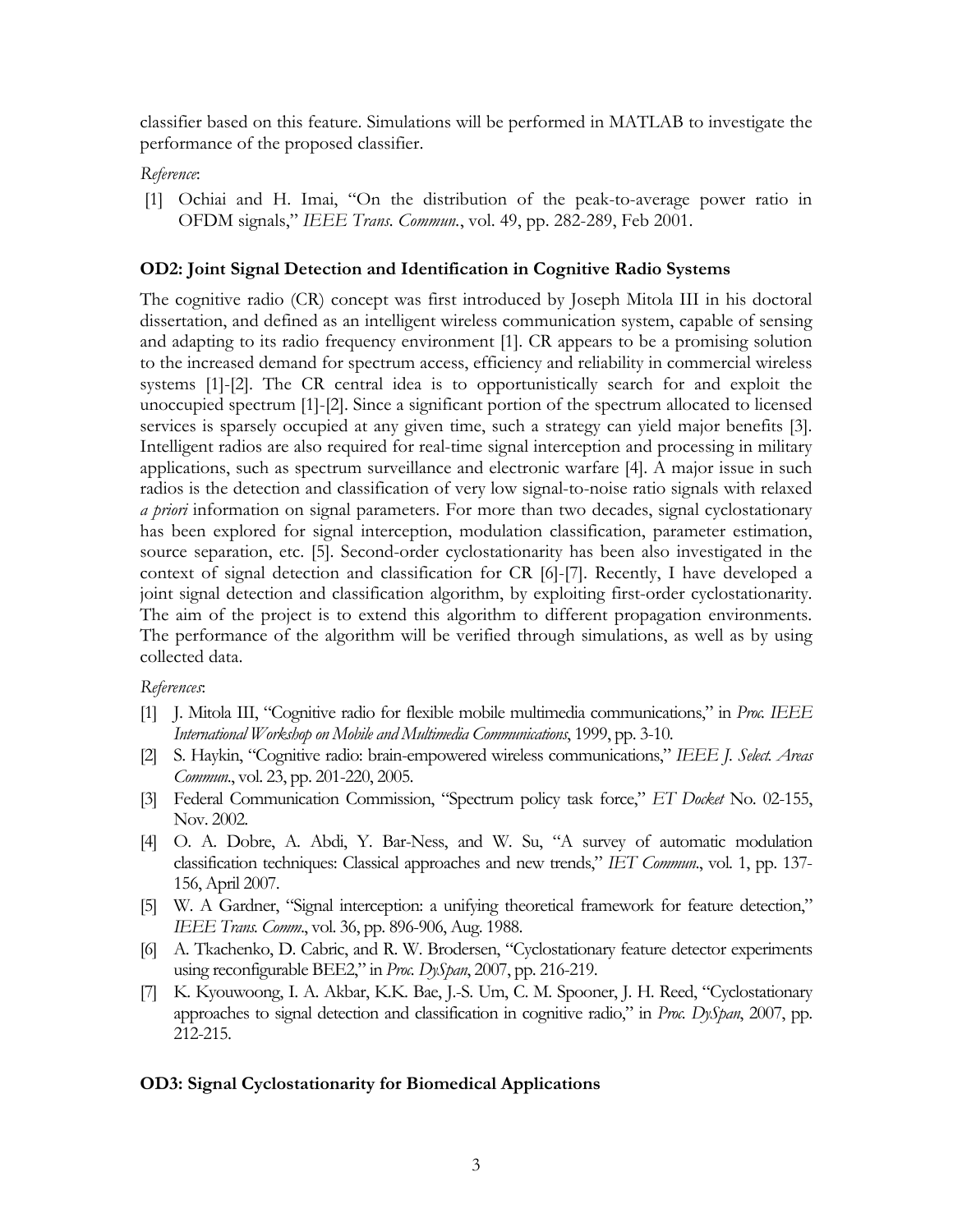Most man-made signals exhibit cyclostationarity. Second- and higher-order cyclostationarity have been exploited in digital communications for source separation, signal recognition, parameter estimation, etc. [1]-[2].

On the other hand, biological signals are generally thought to be cyclostationary. For instance, ECG and PCG signals are classified as cyclostationary signals. However, no rigorous study is available in the literature to substantiate this claim. The proposed project is to study the cyclostationarity behaviour of biological signal, especially PCG, and exploit this aspect of the signal for identifying features that would enable the classification of various components associated with this signal. Also, this project can aim to conduct binary classification of signals as normal and abnormal. The study will be conducted using simulated signals and then possibly adapted for acquired PCG signals.

### *References*:

- [1] W. Gardner, Cyclostationarity in Communications and Signal Processing. Inst Elect and Electronic Engineers, 1994.
- [2] M.G. Jafari, Wang Wenwu, J.A. Chambers, T. Hoya, and A. Cichocki, "Sequential blind source separation based exclusively on second-order statistics developed for a class of periodic signals," *IEEE Trans. Sig. Proc*., vol. 54, pp.1028 – 1040, March 2006.

**Students who have their own ideas for projects in the area of signal processing for wireless communications are also encouraged to contact Dr. Dobre.** 

**Dr. Paul Gillard** (Department of Computer Science) Email: paul at cs. mun.ca, Office: EN2008

### **PG1. Wireless distribution of local state information to a target node**.

This project requires the design of both software and hardware.

The project will have several peer nodes communicating state information (time, button presses, etc.) in a wireless environment. The main problems are designing a protocol for reliable communication using low cost transceivers, the data collection at each node, and the implementation of algorithms for maintaining a consistent state at each mode. In some ways, this is similar to a small sensor network without power management.

The project will develop a real-world example, using two communicating nodes each with several inputs. A board will be designed providing appropriate input and output for the particular real-world example.

# **Students that have their own ideas for projects in the areas of digital hardware design and embedded systems are encouraged to contact Dr. Gillard.**

# **Minglun Gong**

Email: [gong at mun.ca](mailto:gong@mun.ca)

### **MG1. Parallel Computing on GPU/FPGA for Image Processing Applications**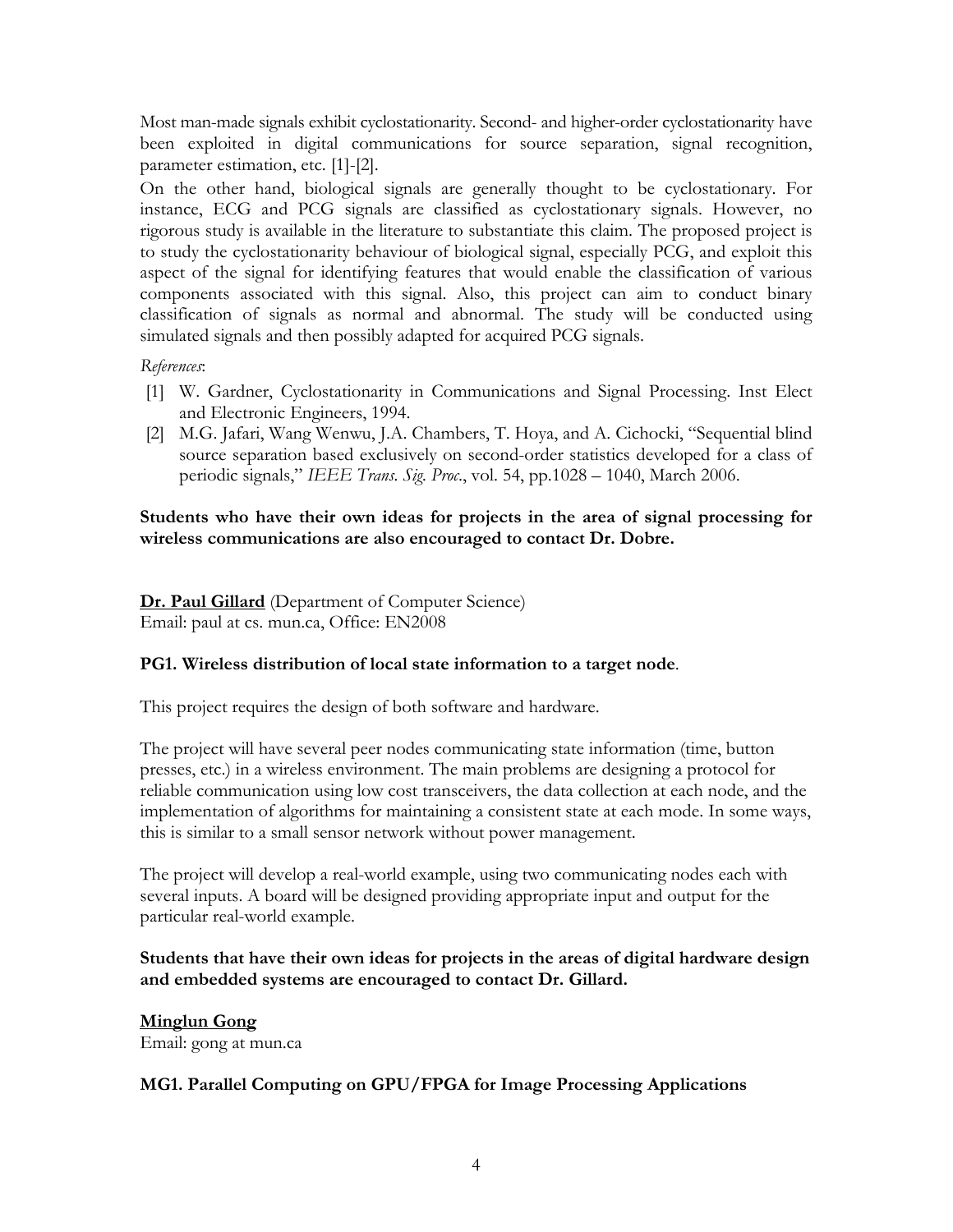The graphics processing units (GPUs) on modern programmable graphics cards allow programmers to write computational kernels that are executed in parallel. Similarly, a fieldprogrammable gate array (FPGA) allows designers to configure the semiconductor device after manufacturing. In the past few years, there are increasing number of GPU-based and FPGA-based parallel algorithms being proposed for different image processing tasks. These techniques can be much faster than the CPU-based versions, thanks to the parallel nature of image processing operations. This project will investigate how to use GPU and/or FPGA for selected image processing operations.

# **Dr. Howard Heys**

Email: howard at engr.mun.ca, Office: EN3071

# **HH1. Digital Hardware Implementation of Ciphers Based on Data Dependent Permutations**

Data dependent permutations have been proposed as a hardware-efficient operation to be used as a component within block cipher design. For example, the Cobra family of ciphers have been constructed with DDPs as their core security element. This project will involve the design and implementation of the digital hardware realization of Cobra-S128. The design will be targeted to an FPGA technology and must be implemented using a Diligent Nexys 2 development board. The outcomes of the project should include (1) a functionally tested HDL description of the cipher, (2) the synthesis of the design including an analysis of the resulting resource and timing requirements, and (3) the tested realization of the design on the Nexys 2 board.

# **Dr. Heys will also be interested in supervising other projects especially in the areas of cryptography and digital design.**

# **Dr. Cheng Li**

Email: licheng at engr.mun.ca, Office: EN4012 **CL1 Wireless Sensor Networks: an Emulation Approach toward the Performance Evaluation of Routing and Clustering Protocols** 

This project involves the performance study of typical routing and clustering algorithms, such as AOVD, Heed and Leach, in wireless sensor networks through an emulation approach. The investigation will be based on Xbow Inc. Mica2 / MicaDot sensor devices and their corresponding emulation platform.

# **CL2. Wireless Communication in a Networked Environment**

In this project, students will investigate how to conduct collision free wireless communication among many wireless devices. Different communication technologies, such as blue tooth, zigbee, and RF, will be considered and compared. The work will be based on some commercial development boards with very interested applications of those devices. Some basic communication protocol development will be involved.

# **CL3. Survey of Multicasting Techniques in Wireless Sensor and Mobile Ad Hoc Networks**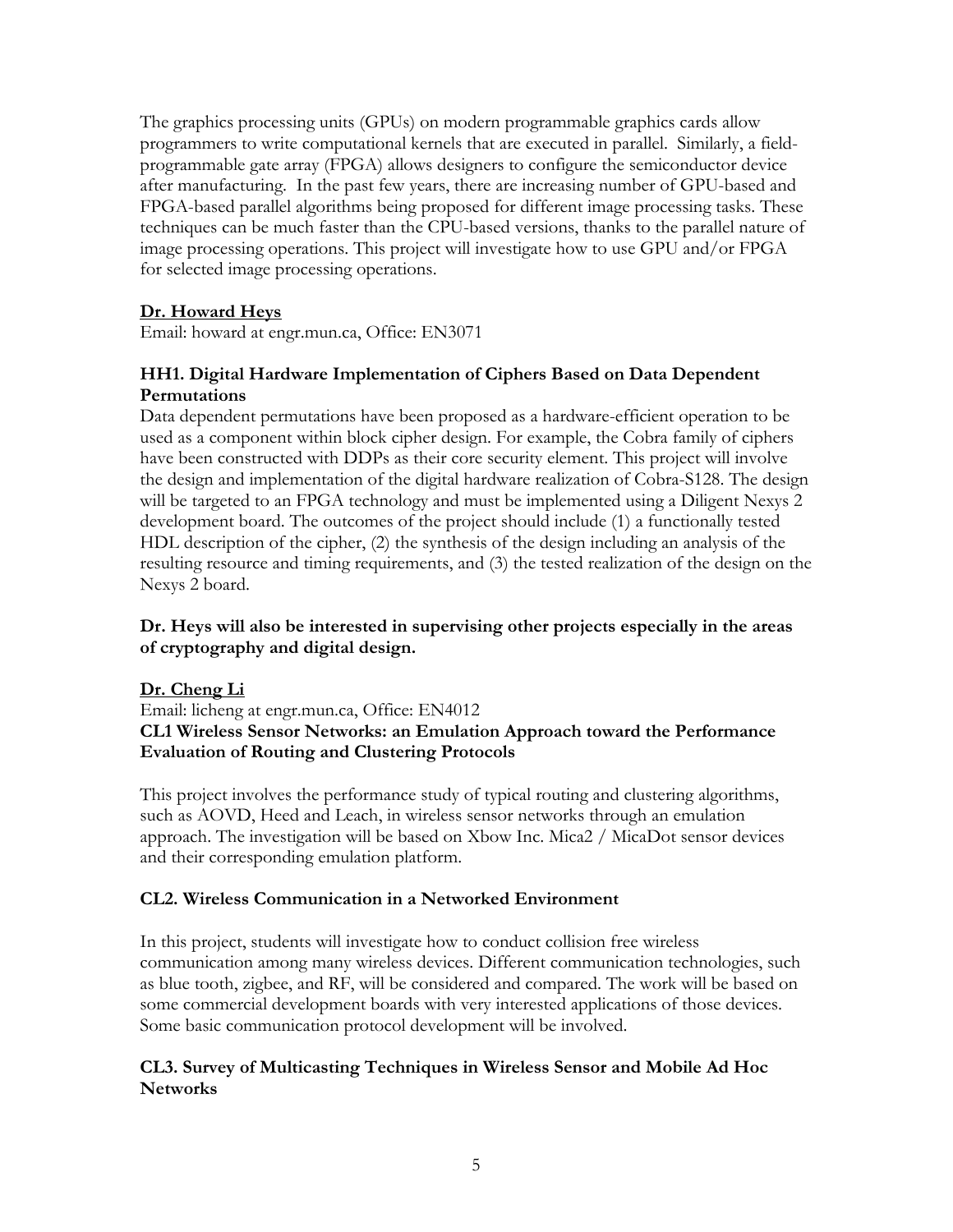Many multimedia network applications demand the capability of transfer information message to a number of recipients. Multicasting has been shown the most efficient approach to achieve this goal. However, multicast routing incurs significant amount of challenges due to the overhead and network dynamics. Recently, overlay multicasting and application layer multicasting has attracted much attention due to the easiness of implementation in real networks. This project involve an extensive survey of existing

mutlicasting techniques in wireless sensor and mobile ad hoc networks. For some representative algorithms, simulation will be conducted to verify some proposed schemes.

# **CL4. Efficient Node Discovery Scheme for Wireless Sensor Networks**

In wireless sensor networks, sensor nodes are densely and randomly deployed. To turn a chaotic network into the right order for future network applications, node discovery is the first and very critical step. In this work, students will study various node discovery schemes from the literature and compare their performance. The typical ones will be picked and repeated using software simulation.

# **CL5. FPGA Implementation of Floating Point Number Matrix Multiplication**

In this project, students will utilize existing FPGA development systems to realize floating point number matrix multiplication. The implementation will be tested and the results will be compared with those from the software implementation approach, such as in C++, Java, or Matlab.

### **Dr. Cecilia Moloney**

Email: cmoloney at engr.mun,ca, Office: EN3072

# **Students that have their own ideas for projects in the areas of digital signal processing and image processing are encouraged to contact Dr. Moloney.**

**Dr. Theodore Norvell** Email: theo at mun.ca, Office: EN3064

### **TN1. State-Chart editing and implementation**

The aim is to create animations of complex systems using state-charts. We will thus create a visual editor for state-charts, an visual editor for drawing scenes, and a simulator to run the animations.•

### **TN2. Visual Regular Expression Editor / Visual JavaCC Editor**

In a number of applications, we must edit regular expressions. For example in the JavaCC parser generator system, regular expressions are used (with slightly different syntaxes) to specify the lexical syntax and grammatical syntax of a language. A nice graphical syntax for regular expressions is a "rail-road" diagram — a sort of a state-diagram or flow-chart.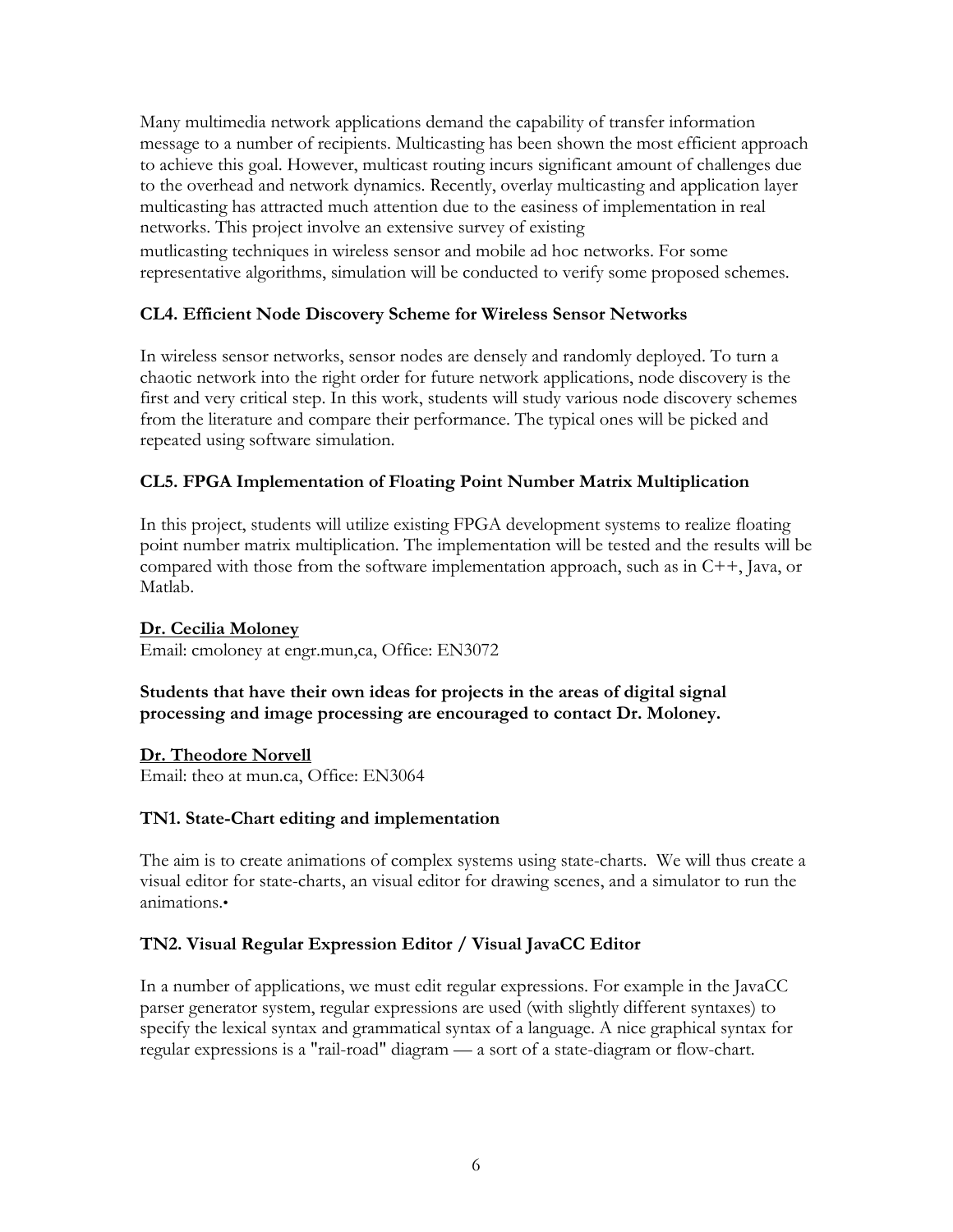A nice tool would be an editor for a language like JavaCC in which the lexical and rammatical components are specified using a visual editor for regular expressions displayed g as railroad diagrams.

Here is an ascii version of a rail-road diagram for  $(a|b)$ <sup>\*</sup>c



be a framework for editing structured (hyper-)graphs. This is the deep model layer. The second layer is a surface model. This would be build on the first, but also on JGraph. The third layer would apply the second layer to a specific language (JavaCC). These three layers could be split into 1 or 2 projects depending ambition and available students. Next steps: I would an editor for JavaCC structured into three layers. The first layer would

# **TN3. A HARPO/L to Java or C translator.**

HARPO/L is a parallel object-oriented language intended for hardware/software codesign. Programs written in HARPO/L can be run on either programmable hardware GRAs and FPGAs) or on microprocessors. For programs written in HARPO/L to run on (C microprocessors we will translate it to a language such as Java or C that has existing compilers.

Students that have their own ideas for projects in the areas of software engineering, formal approaches to software engineering, hardware design languages, and programming languages are encouraged to contact Dr. Norvell.

### **Dr. Siu O'Young**

Email: oyoung at engr.mun.ca, Office: EN3074

See Dr. O'Young about project ideas in discrete controls and autonomous aircraft and other interesting areas.

### **Dr. Dennis Peters**

Email: dpeters at engr.mun.ca, Office: EN3061

Dr. Peters has many exciting ideas that he will be happy to explain to you.

### **Dr. Andrew Vardy**

Email: avardy, Office: EN2018

### **AV1. Visual Simultaneous Localization and Mapping**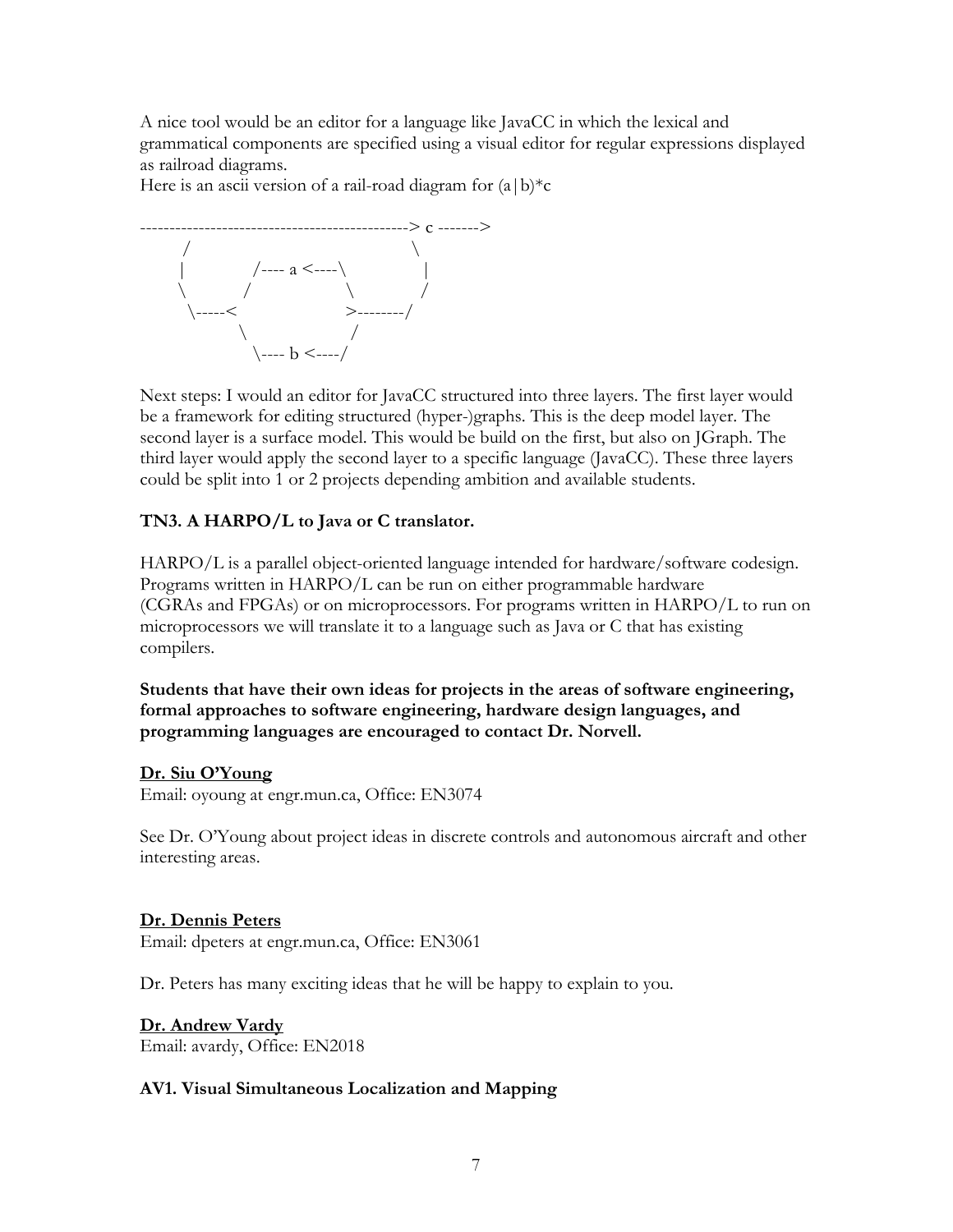Simultaneous Localization and Mapping (SLAM) of mobile robots is typically accomplish ed by active-ranging sensors such as laser rangefinders. Recently, the use of visual ranging has been applied to this problem. The goal of this project is to develop a system to solve the SLAM problem using stereo vision. Prerequisite: Computer Science 6778.

# **AV2. Vector Mapping for Mobile Robot Navigation**

using vision. This task is known as "visual homing". One means of achieving visual homing disparity between the currently-viewed image and the snapshot image to guide the robot back to the goal. Feature-based approaches to this problem attempt to find correspondences process is known as "vector mapping". The goal of this project would be to investigate methods for vector mapping that are able to cope with many incorrect correspondence vectors. In particular, the use of the RANSAC algorithm for this process would be investigated. Prerequisite: Computer Science 6778. A robot that has been displaced from a goal location has the task of returning to the goal is for the robot to record a "snapshot image" taken when at the goal and later to use the between features in the snapshot image with features in the current image. Once these correspondences have been established they can be used to compute a home vector. This

# **r. R. Venkatesan D**

Email: venky, Office: EN4036

# **V1. Development of cache snooper hardware using the MESI protocol R**

This project is suitable for someone interested in computer hardware, VHDL and FPGA.

# **V2. Development of cache snooper hardware using the dragon protocol R**

This project is suitable for someone interested in computer hardware, VHDL and FPGA.

### **RV3. Hardware development of a cache controller**

using 2-way set-associativity, alternate block replacement policy, write-through strategy with write buffer, write no-allocate strategy, way prediction and line prediction, and is suitable a for someone interested in computer hardware, VHDL, SoC and FPGA. This project involves design, VHDL implementation and testing of a real cache; L1 cache

# Dr. Fang Wang

Email: fangwang at engr.mun.ca, Office: EN3030

### **FW1. Minicomputer design and verification**

consists of two phases: first design a minicomputer with pipelined CPU and then verify the The goal of this project is to simulate the design of a digital system. With the functional description of the system, the designer usually constructs a Register Transfer Level (RTL) model which should be checked to ensure it meets all requirements. This project design with SMV (a formal verification tool). The minicomputer consists of a memory, a CPU (registers, ALU, stack), and the system bus. The CPU fetches instructions from the memory, interprets them and executes the operations, and stores the results into memory when needed. It is assumed that the memory can be accessed in one clock cycle and works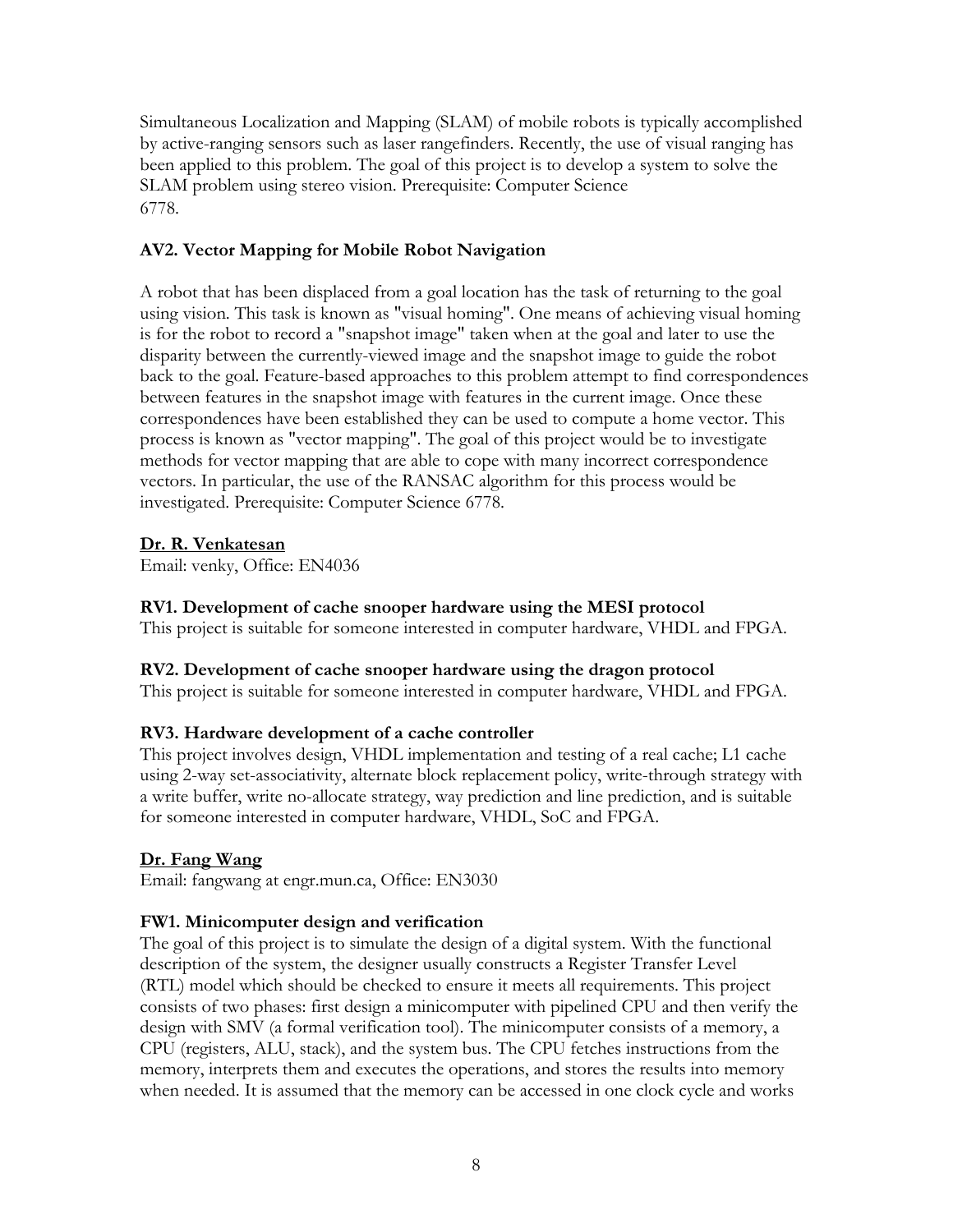synchronously with the CPU. The CPU design is in a pipeline architecture consisting of controller and data path. This project requires computer architecture background and using SMV with minor supervision.

### **FW2: Formal verification of an ATM design**

Asynchronous Transfer Mode (ATM) is a cell relay, packet switching network and data link layer protocol which encodes data traffic into small fixed-sized cells. This project deals with design languages such as Verilog and then verify the model with a verification tool, where techniques of reduction and abstraction should be applied to deal with state space explosion. This project requires some knowledge of formal verification methods and the experience of modeling and verifying an ATM network component -- the Fairisle 4 by 4 switch fabric. The device is a part of the Fairisle ATM network designed and in use at the Computer Laboratory of the University of Cambridge. This switch fabric was fabricated without consideration for formal verification. Thus, this project will model this device with hardware verification tools.

### **FW3: Verification of wireless communication protocols using SPIN**

Spin has been used to trace logical design errors in distributed systems design, such as operating systems and communications protocols. This project is to model wireless communication protocols such as IEEE802.11 and IEEE802.16 using PROMELA and then check the model with SPIN. The knowledge and experience of SPIN are necessary. SPIN is a model checker developed in Bell Labs targeting efficient software verification.

### **Dr. Lihong Zhang**

Email: lzhang at mun.ca, Office: EN3031

# **LZ1. Design and analysis of VLSI electronic design automation algorithms**

capabilities of any number of humans without computer support. That is why Electronic Design Automation (EDA) tools are widely used in the modern VLSI design. This project is partition, placement, routing, etc). The work includes a literature survey of available algorithms published recently, algorithm analysis/design, and software implementation in object-oriented languages. If time permits, some experiments will be conducted using certain benchmark circuits followed by comparison study. Due to the rapid evolution of integrated circuit (IC) technology, the number of transistors on a single chip has grown from a few to over hundreds of million. The design and fabrication of Very-Large Scale Integration (VLSI) chips have developed beyond the a software-oriented one, where students can choose one EDA topic (such as netlist sizing,

# **LZ2. Extraction of modern MOSFET models for bulk-driven applications**

Conventionally a MOSFET is used as a three-terminal (i.e., *gate*, *source* and *drain*) device called terminal. As most of the modern MOSFET models used in the commercial simulators of the advanced submicron and nano technology are adapted for gate-driven MOSFETs, we want to study their performance in the bulk-driven applications. In this project, you will use some a gate-driven MOSFET, where a signal is input from the *gate* terminal and the *bulk* terminal is simply connected to power or ground. As a promising technique, a MOSFET can be used as a four-terminal device (i.e., *bulk* additionally) and the signal can be input from the bulk